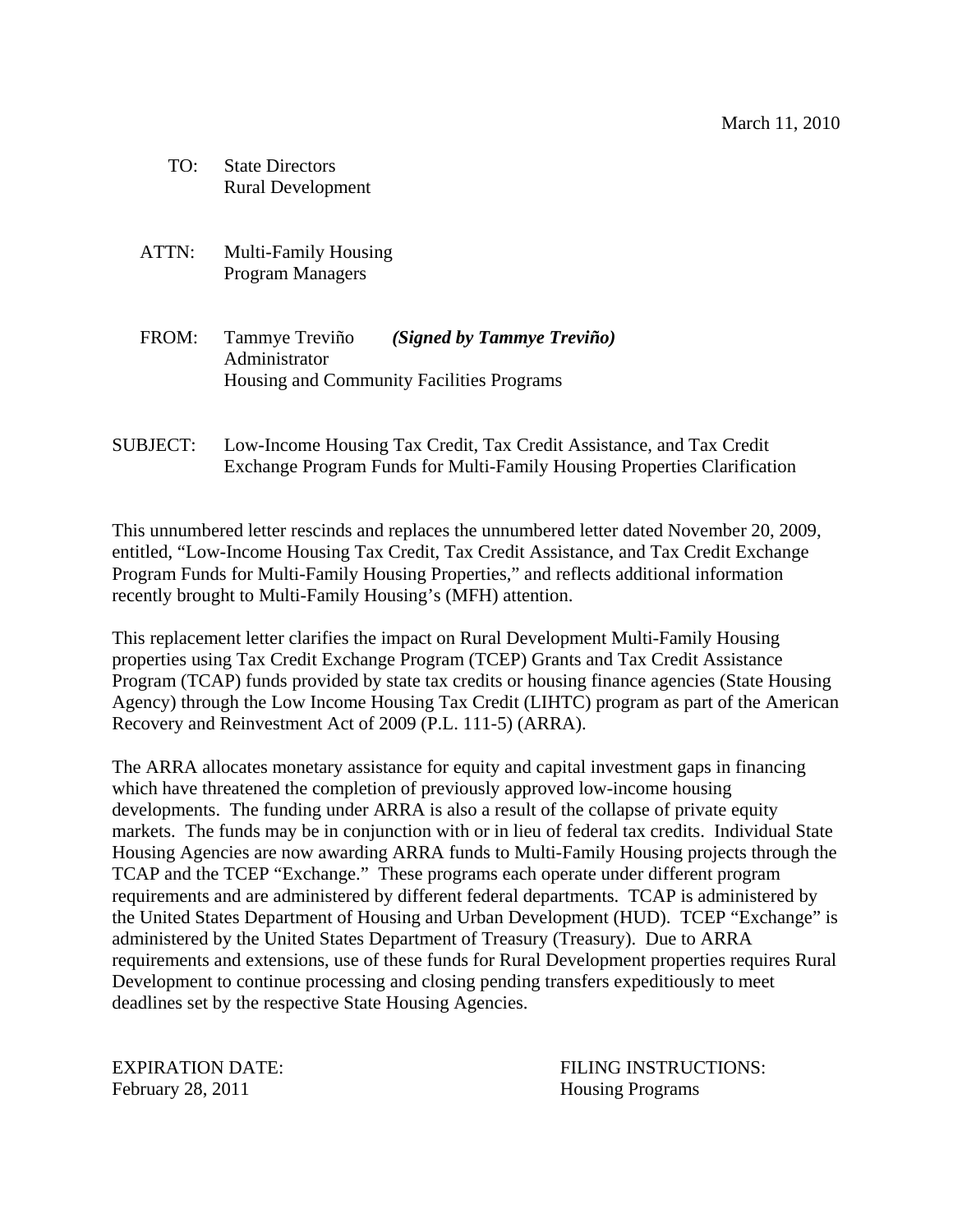## Page 2

Rural Development offers reasonable flexibility by cooperating with borrowers, applicants, and state agencies to meet these deadlines while complying with Rural Development program requirements and authorities. In order to maximize the use of ARRA funding, Multi-Family Preservation and Direct Loan Division (MPDL) will provide appropriate assistance and guidance to field staff upon request.

## GUIDELINES:

1. Use of ARRA funds:

The goal of MPDL is to use ARRA funds whenever possible. State Housing Agencies administering the LIHTC program have now issued guidance on the use of ARRA funds. In some cases closing deadlines may be extremely short and compliance with funding requirements may be difficult within normal processing guidelines. Please advise your MPDL Team Leader if you need assistance either meeting the deadlines or underwriting your transactions.

2. TCEP "Exchange" funds:

Unlike the TCAP funds (which may be awarded as either a loan or grant), Treasury's implementation of Section 1602 of ARRA states that TCEP "Exchange" funds will be used for purposes consistent with the provisions allowed under the LIHTC (Section 42) provisions of the Internal Revenue Code. TCEP ("Exchange") funds are not required to be repaid, unless there is a recapture due to noncompliance with the restrictions for LIHTCs. In some states, the cash assistance provided by "Exchange" funds may be in the form of a loan which is non-interest bearing and non-repayable at any time, except in the event of recapture during the 15-year compliance period.

a. Several state agencies require filing a restrictive lien against the project to assure compliance with the mandatory use restrictions. This lien is not conclusive of a loan. If a lien is employed as an enforcement device by the state agency, it is not required that the lien take precedence over other liens on such buildings. Treasury permits state agencies the discretion to use methods they deem appropriate to assure that the buildings funded using TCEP "Exchange" funds remain qualified low income buildings during the compliance period and recapture penalties, upon enforcement, are satisfied.

b. Although the TCEP "Exchange" funds are provided by Treasury to the respective state agencies as grant funds, we continue to receive questions regarding their use as equity under the Rural Development authorities. Loan applicants who receive sub-awards through the TCEP "Exchange" will be processed under 7 CFR 3560.63 (c), in the same manner as other loans receiving low-income housing tax credit benefits in determining equity contributions. All other appropriate underwriting principles and standards prescribed in the respective Notice of Funds Availability (NOFA), Notice of Solicitation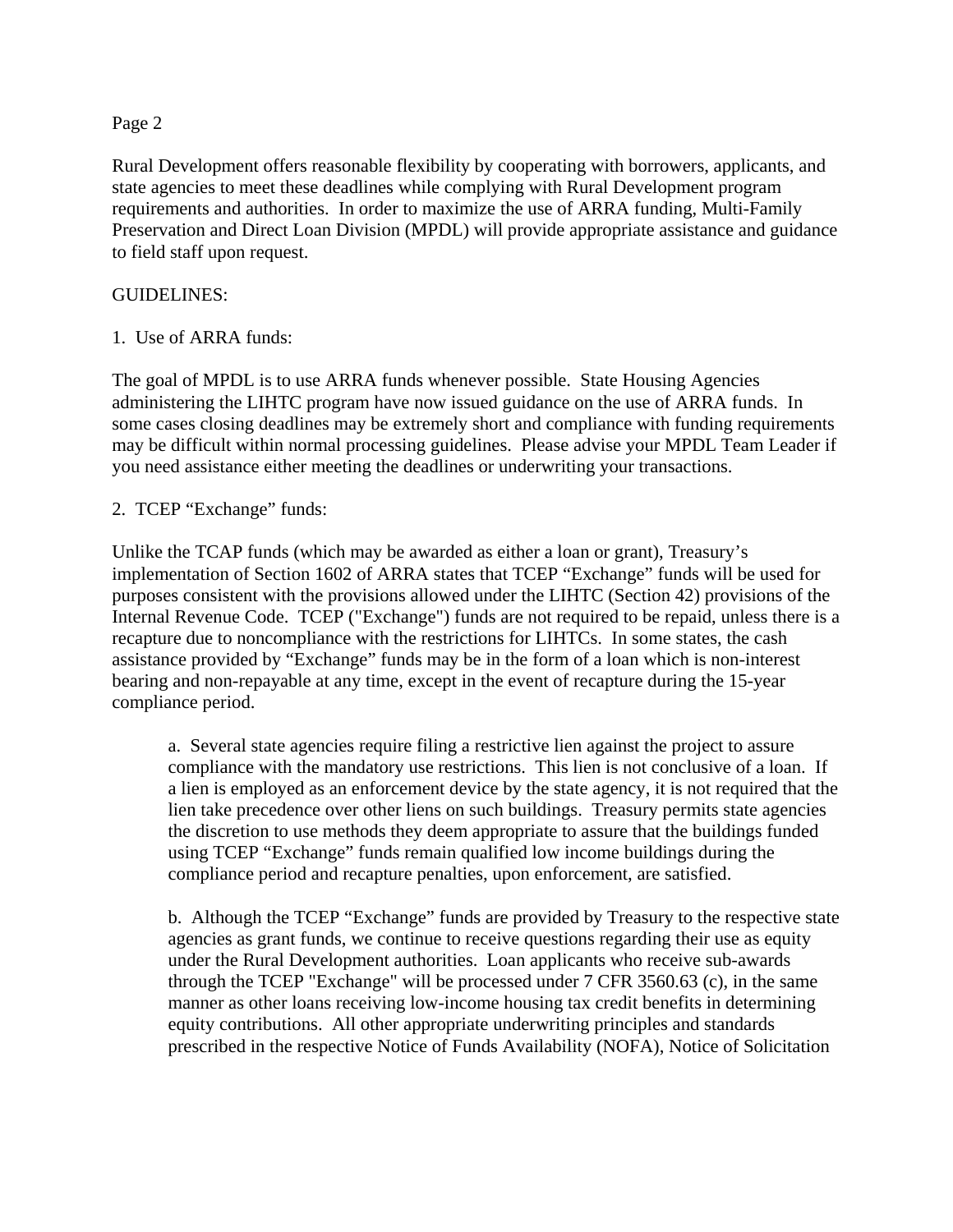## Page 3

Availability (NOSA) and program authorities will apply including loan limitations, appraisal determinations, Conventional Rents for Comparable Units (CRCU) computations, and Return to Owner (RTO) determinations.

c. You must contact your MPDL Team Leader for advice if there are any expectations of paying unfunded but anticipated deferred developer fees through an increased Return on Investment (ROI) because there are not sufficient "Exchange" funds being provided by

The State Housing Agency. Alternatives to using an increased ROI include exploring additional funding opportunities available thru the State Housing Agency, including HOME funds. A reduction in costs or other modifications by any of the other funding sources should be looked at to determine any adverse impacts to the proposed transaction.

d. If the State Housing Agency provides TCAP funds as a loan (deferred or otherwise) to the project or if the TCAP or TCEP award requires funding of a third party reserve for potential recapture of the advance, the loan will be underwritten using the rates and terms required under the terms of the award. State Directors should assure appropriate MFH program directors or staff contacts their State Housing Agency to clarify the specific terms of all TCAP or TCEP awards.

3. TCAP loans and deferrals:

a. If the State Housing Agency defers payment of the TCAP loan, the Rural Development loan package must include documentation of the rates and terms as described in the firm commitment issued by the State Housing Agency. The documentation must include a complete description of any potential collection methods. If an escrow account or other collection method is required to avoid jeopardizing project operations during the period of Rural Development financing, collections for such payments will be deposited into and tracked as a separate account within the project's reserve account according to the terms of the TCAP award.

b. Any transaction that has already been approved by MPDL will generally not be reunderwritten unless the terms have substantially been altered or changed, which make the transaction no longer feasible or consistent with program requirements. States should consult with their team leader with any questions.

4. Statutory and regulatory requirements:

Treasury has clarified that qualified low-income buildings using only exchange or TCEP funds are not subject to the National Environmental Policy Act and related laws, and Davis-Bacon Act for prevailing wage rates, unless otherwise applicable through statutory requirements and other regulations and rules governing Section 42 of the Internal Revenue Code. All projects receiving